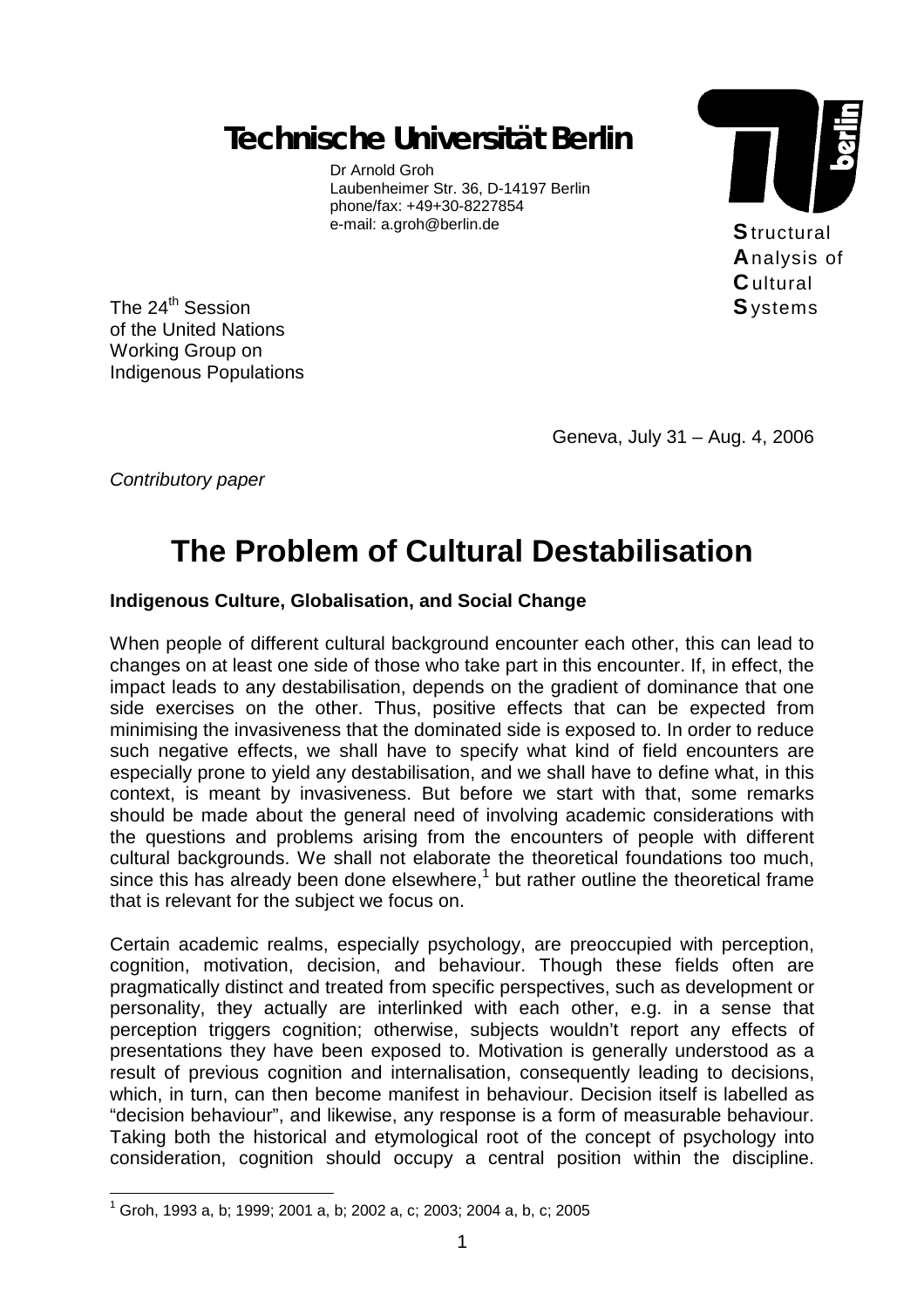However, since thoughts are not directly accessible, the focus is traditionally directed on behaviour.

Now, all of these aspects are relevant for intercultural phenomena, and more than that: globalisation, for example, *is* a phenomenon of human behaviour, it *is* a result of cognition, motivation, decision, and interaction, based upon mutual perceptions of the individuals involved in the overlap of social systems. And so are the effects of intercultural encounters, be it anthropogenous climate change, deforestation, desertification, the loss of species, of languages, of cultures, all of which go back to the very aspects that human sciences deal with. Yet, it is quite stunning that in the general discourse of these problems, psychological or related considerations can hardly be found. Rather, those problems are treated under meteorological, economical, biological, or linguistic aspects, whereas the core causes are ignored.

However, such approaches cannot suit the needs to effectively handle the problems and to bring about any positive changes. As long as the initial reasons are not even asked for, every treatment remains superficial, touching just the symptoms - if that. Looking through the glasses of a behaviourist at those destructive phenomena mentioned might help to detect the locus of destabilisation: The social system as a "black box" receives some input, which eventually leads to some output. With  $t_0$  being the time before the encounter of, say, a South American culture with European culture,  $t_1$  being the onset of contact between them, and  $t_2$  being any point on the time line when major changes have become *faits accomplis*, then we can define the input as some influence occurring during the encounter of culture A with culture B, whereas the output is evidently present in phenomena like the *favelas* or the vanishing of the rain forest. The hypothesis of a connection between input and output, with the latter being the result of the former, can easily be tested with any other comparable culture that enters into contact with European culture, and its characteristics at that point. If the alternative hypothesis were true, i.e. that there was no connection between  $t_1$  and  $t_2$ , then those changes would be pure coincidence, and they would occur just as well without any input in terms of intercultural encounter. But apparently, this is not the case. So, it is legitimate that we consider the hypothesis verified that those changes are due to the input, or influence, given by the contact between the cultures.

Let us take a closer look now at what we call the contact between cultures. How can we put this more precisely? Cultures are no abstract entities, they are social systems, each of them equipped with specific characteristics. Yet, these characteristics are but variables in a formula. We know that  $(a + b)^2 = a^2 + 2ab + b^2$ , but we also agree that  $(x + y)^2 = x^2 + 2xy + y^2$ . Each and every culture has to fulfil certain needs that are just human and not culturally specific. There must be relationships that allow to beget and to raise offspring in order to maintain the existence of the system. There must be methods of supply with food and so forth. But all these behavioural patterns vary in form, which means that they go along with signs that are characteristic for that special system, and with information that is needed for the context the respective culture is living in.

Bearing this in mind, it appears only natural that recent cultural theory stresses those two aspects, as it describes culture as a sign inventory on the one hand and as an information pool on the other hand (e.g. Assmann, 1992). How do those approaches go along with each other?  $-$  A sign is a sign if some meaning is attributed to it.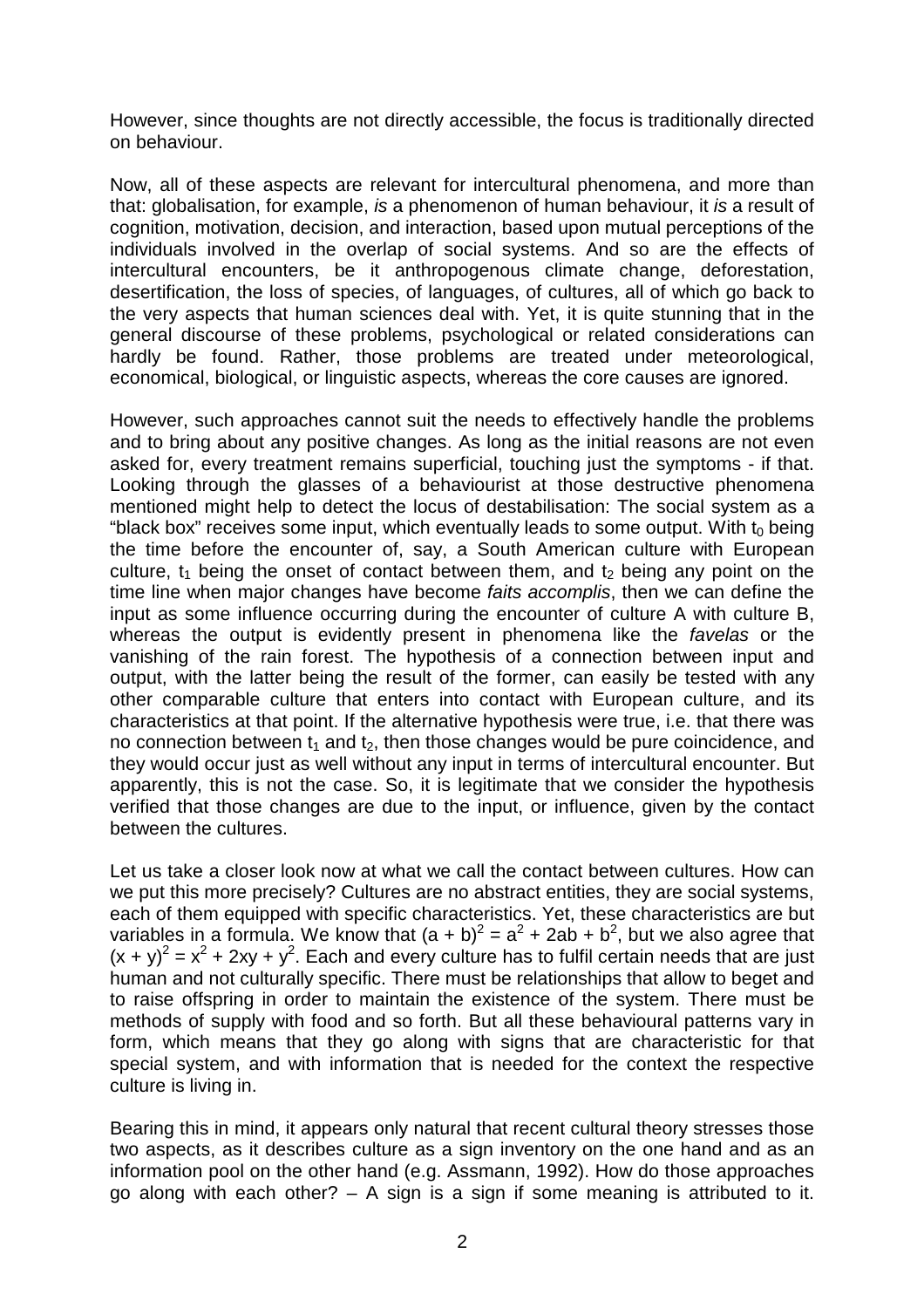Consequently, semiotic approaches of dealing with culture have turned away from the rather narrow linguistic perspective that was fashionable in the middle of the  $20<sup>th</sup>$ century, and are now, in a way, tending back to the roots, since Ferdinand de Saussure, one of the "fathers" of the discipline, had defined Semiotics as a branch of Social Psychology (Trabant, 1989). Members of a culture read the world as a text, according to the meaning – or associations – they have internalised during their socialisation in that very culture. Also, within the system of a culture, subsystems can be classified with specific sets of signs, which also have the function of languages (cf. Barthes, 1967). And because a culture can be identified by its signs, members of a culture can perceive members or objects belonging to another culture by the signs that are typical for that other culture. This is quite an important process, as we shall see later on. Behavioural patterns also have sign functions themselves, since anyone, who perceives behaviour, reads and interprets it.

So what about information? – As a matter of fact, the aspect of culture being an information pool cannot really be separated from the semiotic aspect. Information can be defined as cognitive entities attributed to, or (conventionally) associated with, physical structures. While we read this text, we interpret an array of lines and dots, prototypes of which we have been trained to associate with cognitive entities. The same accounts for a text being read or spoken to us. Then, too, we interpret the sound waves, i.e. sequences of air molecules hitting our ears. Even when we memorize, we do so by associating cognitive content to other cognitive entities that refer to words or objects. Likewise, culturally specific information can also be characterised as the association of cognitive content with signs, be it those of the natural environment including humans and their behaviour, or those manifest in artifacts. Language is a cultural subsystem that stores knowledge by defining concepts, i.e. information consisting of associations of sound patterns<sup>2</sup> with cognitive entities, and information concerning possible relations of these entities. Cultural psychology has paid special attention to the Sapir-Whorf hypothesis, according to which an individual's way of thinking is determined by the structure of his or her mother tongue.

As we can see, both approaches, the one describing culture as a sign inventory and the other one describing it as an information pool, are amalgamated in a way that it would not make sense to favour one before the other. Having said something now about what cultures are made up with, we have not answered yet the question we have asked above, regarding intercultural contact. It was necessary, though, to look at some basics of cultural theory. And similarly to what we have said before, it is not the cultures as some abstract mechanisms meeting with each other in cultural contact. Since cultures are made of humans, it is them, the individuals, who encounter, see, hear, and smell each other, eventually also feel each other and taste each other's food. So, from a psychological perspective, this contact consists of mutual perceptions and of interpretations of these perceptions, as well as reactions resulting from the perceptions and interpretations. The latter are determined by preexisting cognitive content, in an way that similarities of perceived cultural elements of the others, i.e. behaviour or other signs, and elements of one's own culture are likely to be interpreted the way they usually are interpreted, and also structured in patterns one is familiar with. Bartlett (1932) has shown this when he investigated the

 $\overline{a}$ 

<sup>2</sup> Uttering those sound patterns, i.e. speaking, is also a behaviour which the psychological aspects of perception, learning, recall, motivation, decision etc. account for, as they do for any other behaviour.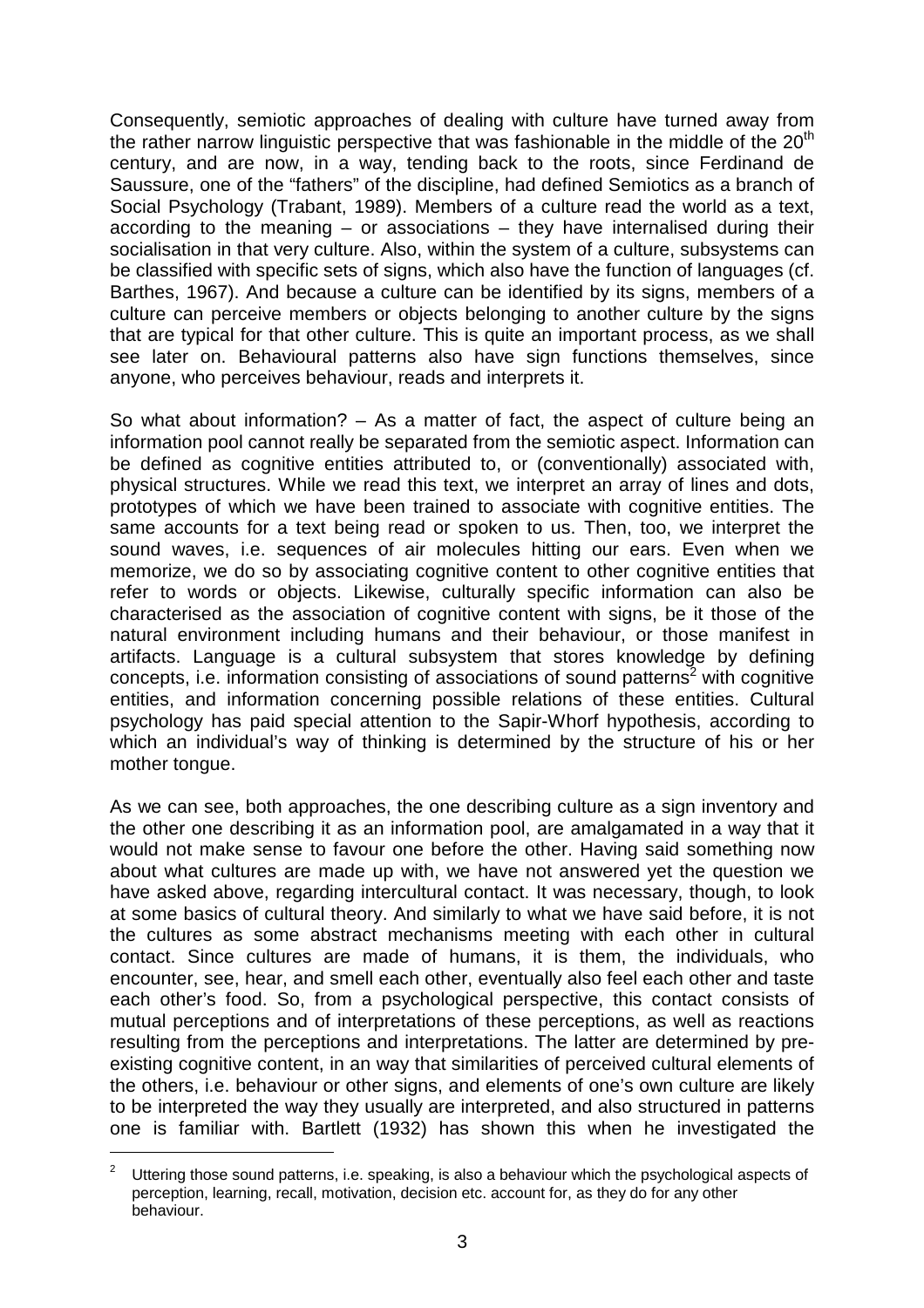systematical modifications of information originating from another culture. Furthermore, intercultural contact cannot be seen isolated from its consequences. Each perception has an effect; it is at least stored in the memory of the perceiving subject. But it can also have some long-lasting impact on the one who perceives, leading not only to modifications of his or her future behaviour, but even to further effects, mediated through the individual and affecting the social system he or she lives in.

If we go back again in our considerations to the point where we found that certain changes of a culture and its environment result from its contact with another culture, we can say now more precisely that the impact of culture A (which consists of people) led to behaviour modifications within culture B (which consists of other people). Apparently, a transfer of behaviour patterns, of cognitive styles, of objects and other cultural elements takes place. Quite often, those transferred things are incompatible with the new context. Since the social system is not replaced altogether, the induced cognitions, along with the behaviour patterns, collide with the rest of the system, and incompatibility becomes manifest in the destabilisation of the system. For example, agricultural methods that are well proven in Europe have proven a failure in tropical zones where they led to rapid erosion. But even though an intact rain forest yields more protein than agriculture can produce, the irrational decision of cutting down the forest is favoured, in order to apply forms of production the dominant culture is acquainted with, whereas any acceptance of indigenous forms of subsistence are not even taken into consideration. This irrationality can easily be translated, from a Lewinian perspective (Lewin, 1951), as resulting from the "sum of the forces" (Wicklund, 1990, p. 123) bearing on those who make the decisions. So, if the transfer of cognitive and behavioural patterns is not apt to the geographical, biosphere and climate conditions, destructive processes are the result, as we meanwhile know too well.

## **A Pledge for an Analysis from the Perspective of Cultural Psychology**

A cultural psychology that attempts to grasp the mechanisms involved with the phenomena of human behaviour within the settings of a specific culture, or determined by the factors arising from the encounter of different cultures, may not be mixed up with the usual approach of cross-cultural psychology. Rather, it is cultural psychology applied to problematic aspects of human interaction, in a way that takes into account perceptions, cognitions, behaviours, and behaviour modifications, as we know it from the classical fields of psychology tackling those questions.

It is human behaviour, going along with cognitions that cultural phenomena are based upon. Any attempt to deal with questions related to cultural, or intercultural, problems from a psychological perspective should therefore be open for the various approaches of the discipline in order to serve the needs of the situation concerned. Likewise, any attempt to solve cultural, or intercultural, problems in disregard of psychology wouldn't really make sense. Such attempts, however, are quite common. Though obvious, international policies often don't even consider that psychology covers some core aspects of globalisation, social change, or pauperisation. Instead of engaging psychology, the foci are directed on economy, ecology, or mere physical health.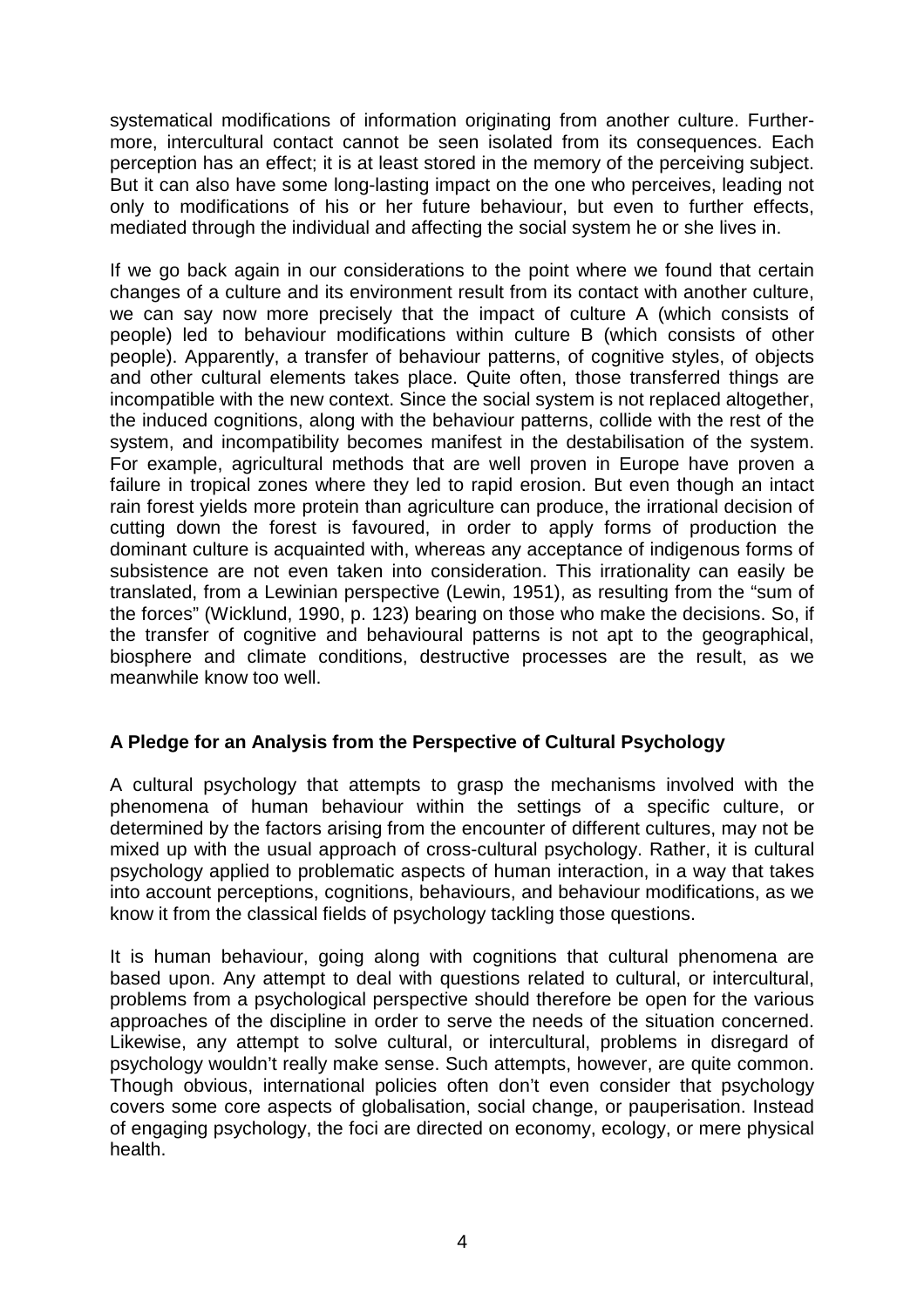### **Necessities of Intervention**

When does transcultural encounter become problematic? – Destabilisation is caused by influences that can be labelled as being invasive. Those invasive influences consist of cultural elements, which are externally induced into an indigenous setting by people from a dominant culture, as it is represented in the globalised or industrial culture. However, there are some *preconditions* for invasiveness to originate and to come into play at field encounters. A person from a dominant culture is not automatically invasive during an encounter. Invasiveness occurs within certain *types of field situations*, and it is determined by the cultural backgrounds of people, who interact in the fields, and the degree to which they communicate mutual respect. Individuals are endowed by interpretative particularities and behavioural patterns determined by their social system of origin. In situations where contrasting social systems overlap, interferences can arise. If these effects are of a destructive kind, intervention becomes necessary. However, intervention only makes sense if it can be expected to be effective. The mechanisms of destabilisation can be summarised as follows: Cultural elements of the dominant culture are introduced into an indigenous culture; members of the indigenous culture use those elements and, at the same time, give up their traditional elements; by the use of the dominant elements, the indigenous individuals make a different self-definition, they demonstrate their belonging to the dominant culture; this leads, in a first step, to a change of identity and then, in another step, to the disintegration of the indigenous social system.

Now we can specify, which cultural elements lead to destabilisation. The more an element concerns the definition of the self, the more it affects the social system of the individuals concerned. Therefore, it is especially the way a person presents him- or herself that is crucial. The design of the body, the way someone is seen, communicates a definition. First of all, it is the clothing that veils and hides the body, and that globally changes identities and defines people as part of the global industrial culture. This modification concerns the core of the self, and it leads to the disintegration of the cores of cultures globally.

So, it should be quite clear that a reduction of invasiveness is legitimate, because the *detriments* of invasiveness are, at first hand, on the side of those exposed to the invasion. But in the long run, the destabilisation of the dominated can also lead to negative effects affecting the culture of the invaders, as it is happening with regard to Climate Change, Loss of Species, Erosion, etc.

In conclusion, it can be said, that anyone from a dominant culture, who goes into the setting of an indigenous culture, can reduce its invasiveness by adapting to the traditional ways of self-presentation. Clothing should be reduced to the degree that was common within the respective indigenous tradition before any globalising influence occurred. Of course, this kind of integration and adaptation might be somewhat difficult for many people of the industrial culture. But instead of making any compromise, it should be pointed out that nobody has to go into indigenous territories. But whoever chooses to do so, should pay respect to those other norms and accept them accordingly. The aim is to have a symmetrical intercultural communication, which means that globalised people, when they are on indigenous territory, should behave the same accepting way, as indigenous people do, when they are within the setting of the dominant culture.

*Arnold Groh*